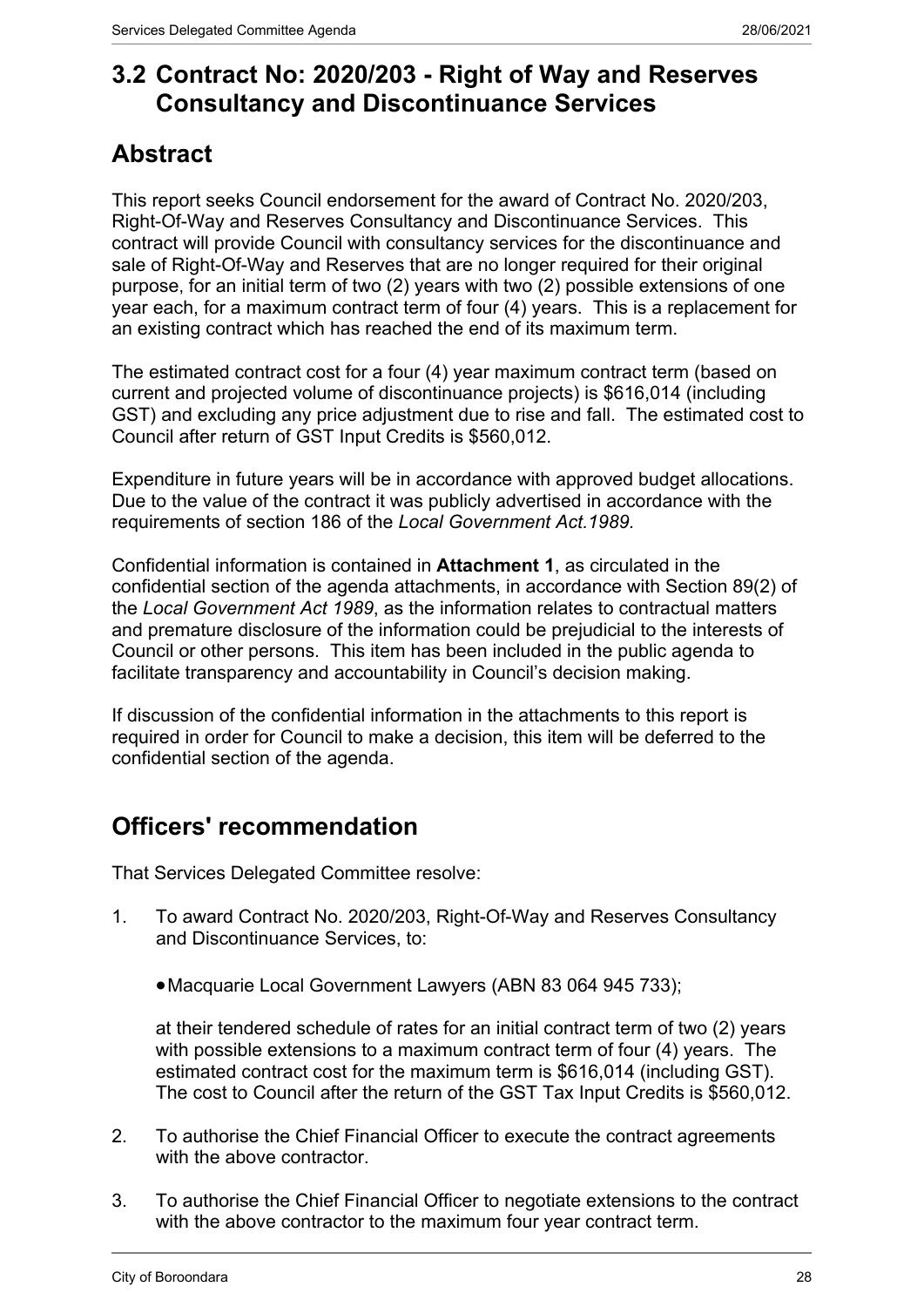4. To note that expenditure under this contract in 2021-22 is in accordance with Council's September Amended Budget and expenditure in future years will be in accordance with the approved budget allocations.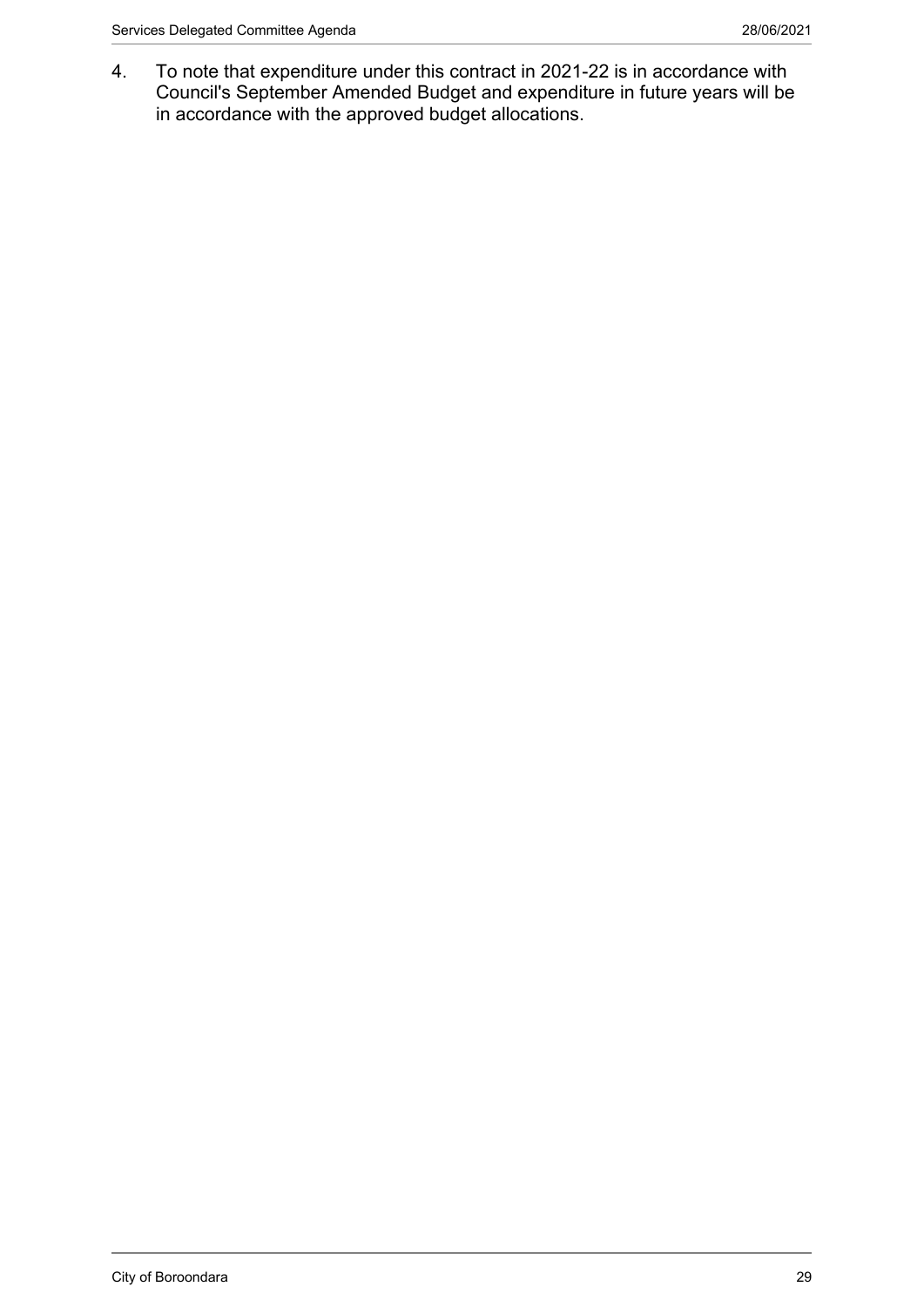# **Responsible director: Phillip Storer, Chief Executive Officer**

## **1. Purpose**

The purpose of this report is for Council to give consideration to the awarding of Contract No. 2020/203, Right-Of-Way and Reserves Consultancy and Discontinuance Services.

### **2. Policy implications and relevance to community plan and council plan**

 $\_$  , and the set of the set of the set of the set of the set of the set of the set of the set of the set of the set of the set of the set of the set of the set of the set of the set of the set of the set of the set of th

This contract aligns with the following theme and strategy in the Boroondara Community Plan (2017-21) and Council Plan (2017-21): Theme Seven - "Civic Leadership and Governance" - Strategy 7.5 - *"Ensure sound financial management while allocating resources to deliver strategic infrastructure and services that meet community needs*."

This procurement process has been carried out in accordance with the requirements of Council's Procurement Policy.

### **3. Background**

Council is currently undertaking an audit of all Right-of-Way (ROW) and Reserves within the Municipality in an attempt to establish their status. The audit will assist with the management of such land and to assist Council to identify and quantify those ROW and Reserves that are no longer reasonably required by the public or Council.

Therefore, Council requires a suitably qualified organisation to provide consultancy services in accordance with the requirements of the specification.

#### **Invitation to tender**

In accordance with Council's procurement procedures and Section 186 of the *Local Government Act 1989*, Council invited public tenders from suitably qualified organisations to provide consultancy services for the discontinuance and sale of ROW and Reserves that are no longer required for their original purpose. An invitation to tender was advertised in the local government tenders section of "The Age" newspaper on Wednesday, 17 February 2021 and on Council's website. The closing date for submissions was 4:00PM, Tuesday 16 March 2021.

In response to the advertisement, Council received one (1) submission:

Macquarie Local Government Lawyers.

#### **4. Outline of key issues/options**

It is envisaged that there are no issues.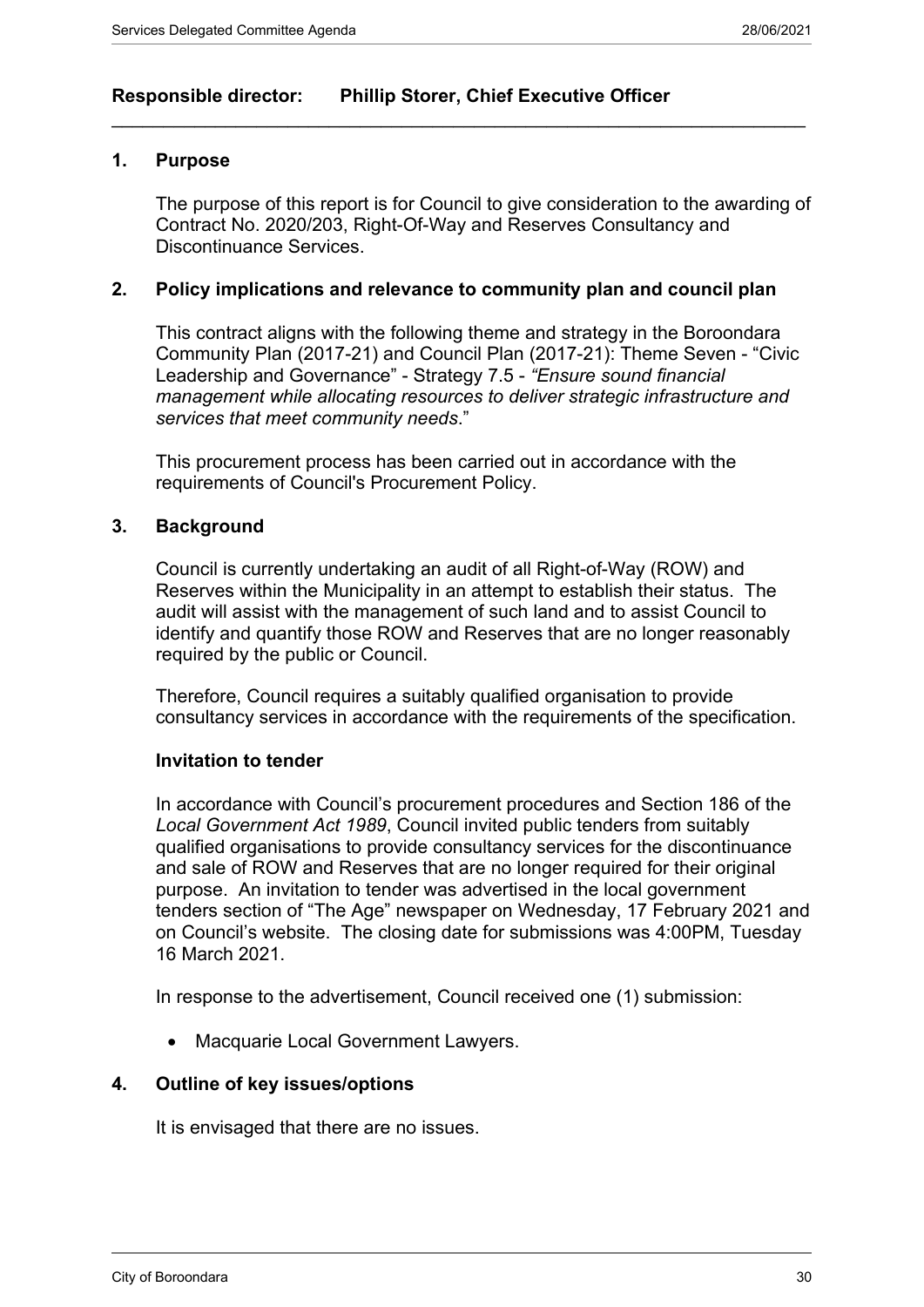# **5. Consultation/communication**

All consultation in relation to this contract will be undertaken in accordance with Council's *Community Engagement Policy, Discontinuance of Roads and Reserves Policy* and statutory requirements.

## **6. Financial and resource implications**

Council's 2020-21 September Amended Budget (Right of Way Discontinuances - Account Number 52400 - 53134) provides an annual allocation of \$134,445 for professional support services associated with discontinuance processes, of which during the 2020-21 financial year, \$92,001 has been spent (year to date expenditure of \$80,600 and committed expenditure \$11,401), of which \$42,444 remains. Amount is indexed annually for this service in accordance with the consumer price index (CPI).

This Contract provides for a Contract Price of \$560,012 (excluding GST) over four years and is in accordance with Council's Long Term Financial Strategy.

Council does not guarantee the appointed contractors a minimum quantity of work in relation to any of the contract components. The amount of works performed will be in accordance with the need and budgetary allocations each year.

# **7. Governance issues**

The implications of this report have been assessed in accordance with the requirements of the Victorian Charter of Human Rights and Responsibilities.

The officers responsible for this report have no direct or indirect interests requiring disclosure.

This tender process has been carried out in accordance with the requirements of Council's Procurement Policy.

## **8. Social and environmental issues**

The intention of this tender is for Council to actively pursue the discontinuance and sale of those ROW and reserves considered to be no longer reasonably required for public or Council use.

## **9. Evaluation and review**

The tender evaluation report is provided as **Confidential Attachment 1.**

As a result of the tender evaluation, the evaluation panel recommends that Council award Contract No. 2020/203, Right-Of-Way and Reserves Consultancy and Discontinuance Services to:

Macquarie Local Government Lawyers (ABN 83 064 945 733);